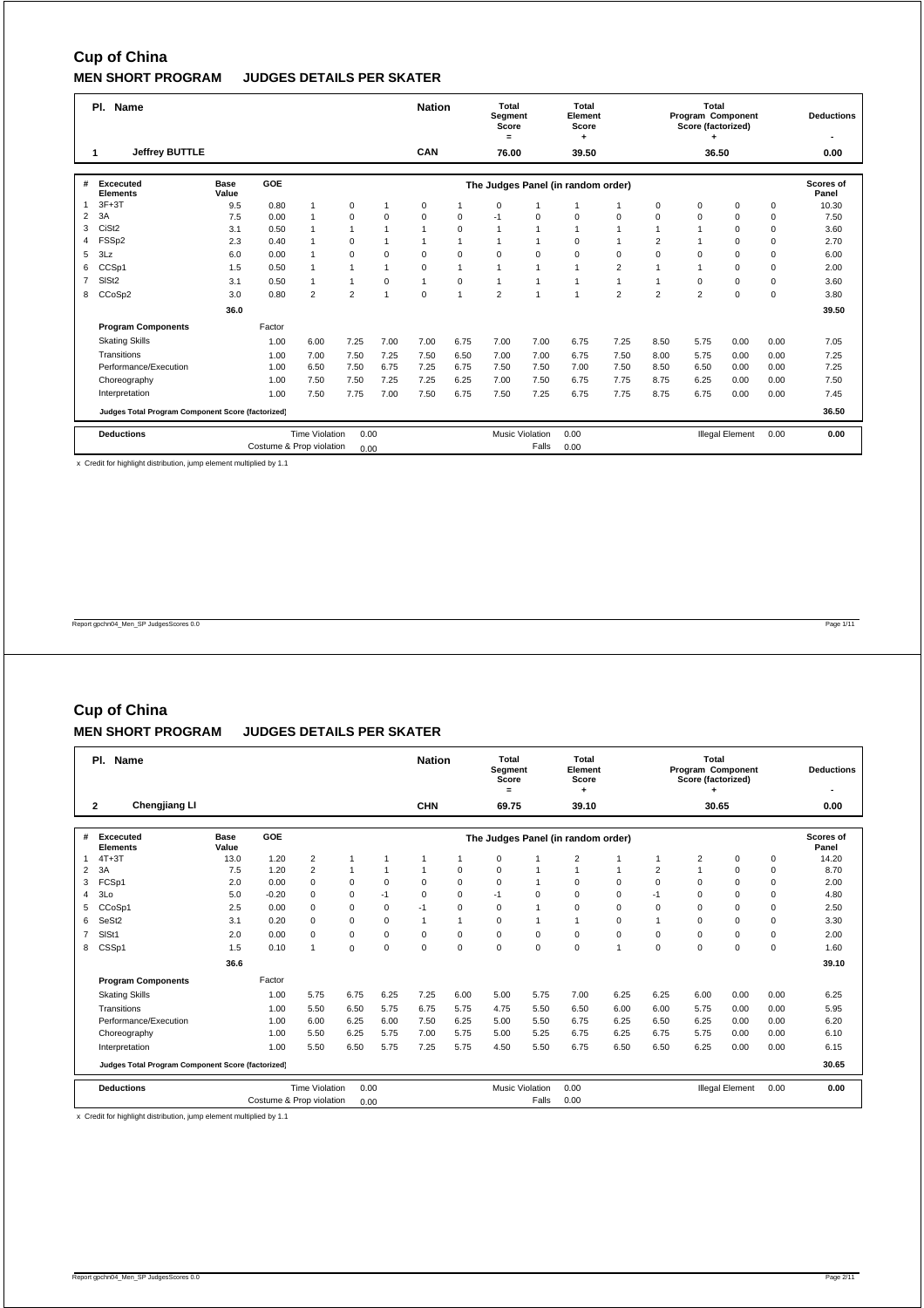|                | PI.<br>Name                                       |                      |                          |                       |              |             | <b>Nation</b>  |              | <b>Total</b><br>Segment<br>Score<br>$=$ |                        | Total<br>Element<br>Score<br>٠     |                |          | <b>Total</b><br>Program Component<br>Score (factorized) |                        |      | <b>Deductions</b>  |
|----------------|---------------------------------------------------|----------------------|--------------------------|-----------------------|--------------|-------------|----------------|--------------|-----------------------------------------|------------------------|------------------------------------|----------------|----------|---------------------------------------------------------|------------------------|------|--------------------|
|                | <b>Stefan LINDEMANN</b><br>3                      |                      |                          |                       |              |             | <b>GER</b>     |              | 62.70                                   |                        | 33.10                              |                |          | 30.60                                                   |                        |      | 1.00               |
| #              | Excecuted<br><b>Elements</b>                      | <b>Base</b><br>Value | <b>GOE</b>               |                       |              |             |                |              |                                         |                        | The Judges Panel (in random order) |                |          |                                                         |                        |      | Scores of<br>Panel |
|                | 4T+COMBO                                          | 9.0                  | $-3.00$                  | $-3$                  | -3           | $-3$        | $-3$           | -3           | -3                                      | $-3$                   | $-3$                               | $-3$           | $-3$     | $-3$                                                    | 0                      | 0    | 6.00               |
| 2              | 3A                                                | 7.5                  | 0.40                     | $\mathbf{1}$          | $\mathbf 0$  | 1           | $\overline{1}$ | $\mathbf 0$  | $-1$                                    | 0                      | $\overline{1}$                     | 0              | $-1$     | 0                                                       | $\Omega$               | 0    | 7.90               |
| 3              | CCoSp1                                            | 2.5                  | 0.20                     | $\mathbf{1}$          | $\mathbf{1}$ |             | $\overline{1}$ | $\mathbf{1}$ | $\mathbf{1}$                            | $\mathbf 0$            | $\Omega$                           | $\Omega$       | $\Omega$ | $\Omega$                                                | $\Omega$               | 0    | 2.70               |
| 4              | 3Lz                                               | 6.0                  | $-0.20$                  | $\mathbf{1}$          | $\mathbf 0$  |             | $\Omega$       | $\mathbf 0$  | $\mathbf 0$                             | $-1$                   | $\mathbf 0$                        | $-1$           | $-1$     | $\Omega$                                                | $\Omega$               | 0    | 5.80               |
| 5              | SIS <sub>t2</sub>                                 | 3.1                  | 0.30                     | $\mathbf{1}$          | 1            | $\Omega$    | $\overline{1}$ | $\mathbf 0$  | $\mathbf{1}$                            |                        | $\Omega$                           | $\overline{1}$ | $\Omega$ | $\Omega$                                                | $\Omega$               | 0    | 3.40               |
| 6              | CSSp1                                             | 1.5                  | 0.00                     | $\mathbf 0$           | $-1$         | $\Omega$    | $\mathbf 0$    | $\mathbf 0$  | 0                                       |                        | $\mathbf 0$                        | $\Omega$       | 0        | $\Omega$                                                | $\Omega$               | 0    | 1.50               |
| $\overline{7}$ | CiSt <sub>2</sub>                                 | 3.1                  | 0.20                     | $\mathbf{1}$          | $\mathbf 0$  | $\mathbf 0$ | $\mathbf{1}$   | $\mathbf 0$  | $\mathbf 0$                             |                        | $\mathbf 0$                        | $\mathbf 0$    | 1        | 1                                                       | $\Omega$               | 0    | 3.30               |
| 8              | FSSp2                                             | 2.3                  | 0.20                     | $\mathbf{1}$          | $\mathbf 0$  | $\Omega$    | $\overline{1}$ | $\mathbf{1}$ | $\overline{1}$                          | $\Omega$               | $\mathbf{1}$                       | $\overline{1}$ | $\Omega$ | $\Omega$                                                | $\Omega$               | 0    | 2.50               |
|                |                                                   | 35.0                 |                          |                       |              |             |                |              |                                         |                        |                                    |                |          |                                                         |                        |      | 33.10              |
|                | <b>Program Components</b>                         |                      | Factor                   |                       |              |             |                |              |                                         |                        |                                    |                |          |                                                         |                        |      |                    |
|                | <b>Skating Skills</b>                             |                      | 1.00                     | 6.00                  | 6.00         | 6.25        | 6.75           | 6.50         | 6.75                                    | 5.75                   | 6.25                               | 6.00           | 6.25     | 6.25                                                    | 0.00                   | 0.00 | 6.10               |
|                | Transitions                                       |                      | 1.00                     | 5.75                  | 6.25         | 6.00        | 7.00           | 6.25         | 6.00                                    | 5.50                   | 6.25                               | 6.00           | 6.00     | 6.00                                                    | 0.00                   | 0.00 | 6.00               |
|                | Performance/Execution                             |                      | 1.00                     | 6.00                  | 6.50         | 5.75        | 7.00           | 6.50         | 6.00                                    | 6.25                   | 6.50                               | 5.25           | 6.25     | 6.25                                                    | 0.00                   | 0.00 | 6.15               |
|                | Choreography                                      |                      | 1.00                     | 6.00                  | 6.50         | 6.00        | 6.75           | 5.75         | 6.50                                    | 6.25                   | 6.25                               | 5.75           | 6.75     | 6.00                                                    | 0.00                   | 0.00 | 6.20               |
|                | Interpretation                                    |                      | 1.00                     | 6.00                  | 6.50         | 5.75        | 7.00           | 6.00         | 6.50                                    | 5.75                   | 6.50                               | 6.00           | 6.50     | 6.25                                                    | 0.00                   | 0.00 | 6.15               |
|                | Judges Total Program Component Score (factorized) |                      |                          |                       |              |             |                |              |                                         |                        |                                    |                |          |                                                         |                        |      | 30.60              |
|                | <b>Deductions</b>                                 |                      |                          | <b>Time Violation</b> | 0.00         |             |                |              |                                         | <b>Music Violation</b> | 0.00                               |                |          |                                                         | <b>Illegal Element</b> | 0.00 | $-1.00$            |
|                |                                                   |                      | Costume & Prop violation |                       | 0.00         |             |                |              |                                         | Falls                  | $-1.00$                            |                |          |                                                         |                        |      |                    |

x Credit for highlight distribution, jump element multiplied by 1.1

Report gpchn04\_Men\_SP JudgesScores 0.0 Page 3/11

# **Cup of China**

### **MEN SHORT PROGRAM JUDGES DETAILS PER SKATER**

|                | PI.<br>Name                                       |                      | <b>Nation</b> |                       | Total<br>Segment<br>Score<br>$=$ |              | Total<br>Element<br>Score |                |             | Total<br>Program Component<br>Score (factorized) |                                    |              | <b>Deductions</b> |                |                        |             |                           |
|----------------|---------------------------------------------------|----------------------|---------------|-----------------------|----------------------------------|--------------|---------------------------|----------------|-------------|--------------------------------------------------|------------------------------------|--------------|-------------------|----------------|------------------------|-------------|---------------------------|
|                | <b>Min ZHANG</b><br>4                             |                      |               |                       |                                  |              | <b>CHN</b>                |                | 62.28       |                                                  | 35.78                              |              |                   | 28.50          |                        |             | 2.00                      |
| #              | <b>Excecuted</b><br><b>Elements</b>               | <b>Base</b><br>Value | GOE           |                       |                                  |              |                           |                |             |                                                  | The Judges Panel (in random order) |              |                   |                |                        |             | <b>Scores of</b><br>Panel |
| 1              | 3A                                                | 7.5                  | 1.40          | $\overline{2}$        | 1                                | 1            | 0                         |                | 1           | $\overline{2}$                                   |                                    | 1            | 2                 |                | 0                      | 0           | 8.90                      |
| 2              | $4T+3T$                                           | 13.0                 | 1.00          | $\overline{1}$        | $\mathbf{1}$                     | $\mathbf{1}$ | 1                         | $\overline{1}$ | $\mathbf 0$ | $\overline{ }$                                   | 1                                  | $\mathbf{1}$ | $\overline{1}$    | $\overline{2}$ | $\Omega$               | $\mathbf 0$ | 14.00                     |
| 3              | FCSp1                                             | 2.0                  | 0.00          | $\Omega$              | $\mathbf 0$                      | $\Omega$     | $-2$                      | $-1$           | $-1$        | $\Omega$                                         | $\Omega$                           | $\Omega$     |                   | $\Omega$       | $\Omega$               | $\mathbf 0$ | 2.00                      |
| 4              | CiSt1                                             | 2.0                  | 0.00          | $\Omega$              | $\mathbf 0$                      | $\mathbf 0$  | $\mathbf 0$               | $\mathbf 0$    | $\mathbf 0$ |                                                  | $\mathbf 0$                        | $\mathbf 0$  | $\mathbf 0$       | $\mathbf 0$    | $\mathbf 0$            | $\mathbf 0$ | 2.00                      |
| 5              | 3Lz                                               | 6.0                  | $-3.00$       | $-3$                  | $-3$                             | -3           | $-3$                      | -3             | $-3$        | $-3$                                             | $-3$                               | -3           | -3                | -3             | $\Omega$               | $\mathbf 0$ | 3.00                      |
| 6              | CSSp1                                             | 1.5                  | 0.00          | $\Omega$              | $\mathbf 0$                      | $\Omega$     | $-1$                      | $\mathbf 0$    | $\mathbf 0$ | $\Omega$                                         | $\Omega$                           | $\Omega$     | $\Omega$          | $\Omega$       | $\Omega$               | $\mathbf 0$ | 1.50                      |
| $\overline{7}$ | SeSt1                                             | 2.0                  | 0.00          | $\Omega$              | 0                                | $\Omega$     | $\Omega$                  | $\mathbf 0$    | $-1$        | $\mathbf 0$                                      | $\Omega$                           | $\Omega$     | $\Omega$          | $\Omega$       | $\Omega$               | $\mathbf 0$ | 2.00                      |
| 8              | CCoSp1                                            | 2.5                  | $-0.12$       | $-2$                  | $\mathbf 0$                      | $-1$         | $-1$                      | $-1$           | $\mathbf 0$ | $\mathbf 0$                                      | $-1$                               | $\mathbf 0$  | $\mathbf 0$       | $\mathbf 0$    | $\mathbf 0$            | $\mathbf 0$ | 2.38                      |
|                |                                                   | 36.5                 |               |                       |                                  |              |                           |                |             |                                                  |                                    |              |                   |                |                        |             | 35.78                     |
|                | <b>Program Components</b>                         |                      | Factor        |                       |                                  |              |                           |                |             |                                                  |                                    |              |                   |                |                        |             |                           |
|                | <b>Skating Skills</b>                             |                      | 1.00          | 4.50                  | 6.25                             | 5.75         | 5.25                      | 6.00           | 5.25        | 6.00                                             | 6.25                               | 6.25         | 6.00              | 6.50           | 0.00                   | 0.00        | 6.05                      |
|                | Transitions                                       |                      | 1.00          | 4.00                  | 6.25                             | 5.25         | 4.50                      | 6.00           | 4.75        | 5.75                                             | 5.75                               | 5.75         | 4.25              | 6.00           | 0.00                   | 0.00        | 5.35                      |
|                | Performance/Execution                             |                      | 1.00          | 4.75                  | 6.25                             | 5.50         | 5.00                      | 6.50           | 5.00        | 6.00                                             | 5.75                               | 6.00         | 5.75              | 6.50           | 0.00                   | 0.00        | 5.80                      |
|                | Choreography                                      |                      | 1.00          | 4.00                  | 6.25                             | 5.25         | 5.25                      | 5.75           | 4.75        | 6.25                                             | 6.00                               | 5.50         | 5.75              | 6.25           | 0.00                   | 0.00        | 5.75                      |
|                | Interpretation                                    |                      | 1.00          | 4.00                  | 6.50                             | 5.25         | 4.50                      | 6.00           | 4.50        | 5.75                                             | 5.75                               | 5.50         | 5.50              | 6.50           | 0.00                   | 0.00        | 5.55                      |
|                | Judges Total Program Component Score (factorized) |                      |               |                       |                                  |              |                           |                |             |                                                  |                                    |              |                   |                |                        |             | 28.50                     |
|                | <b>Deductions</b>                                 |                      |               | <b>Time Violation</b> | $-1.00$                          |              |                           |                |             | <b>Music Violation</b>                           | 0.00                               |              |                   |                | <b>Illegal Element</b> | 0.00        | $-2.00$                   |
|                |                                                   | 0.00                 |               |                       |                                  | Falls        | $-1.00$                   |                |             |                                                  |                                    |              |                   |                |                        |             |                           |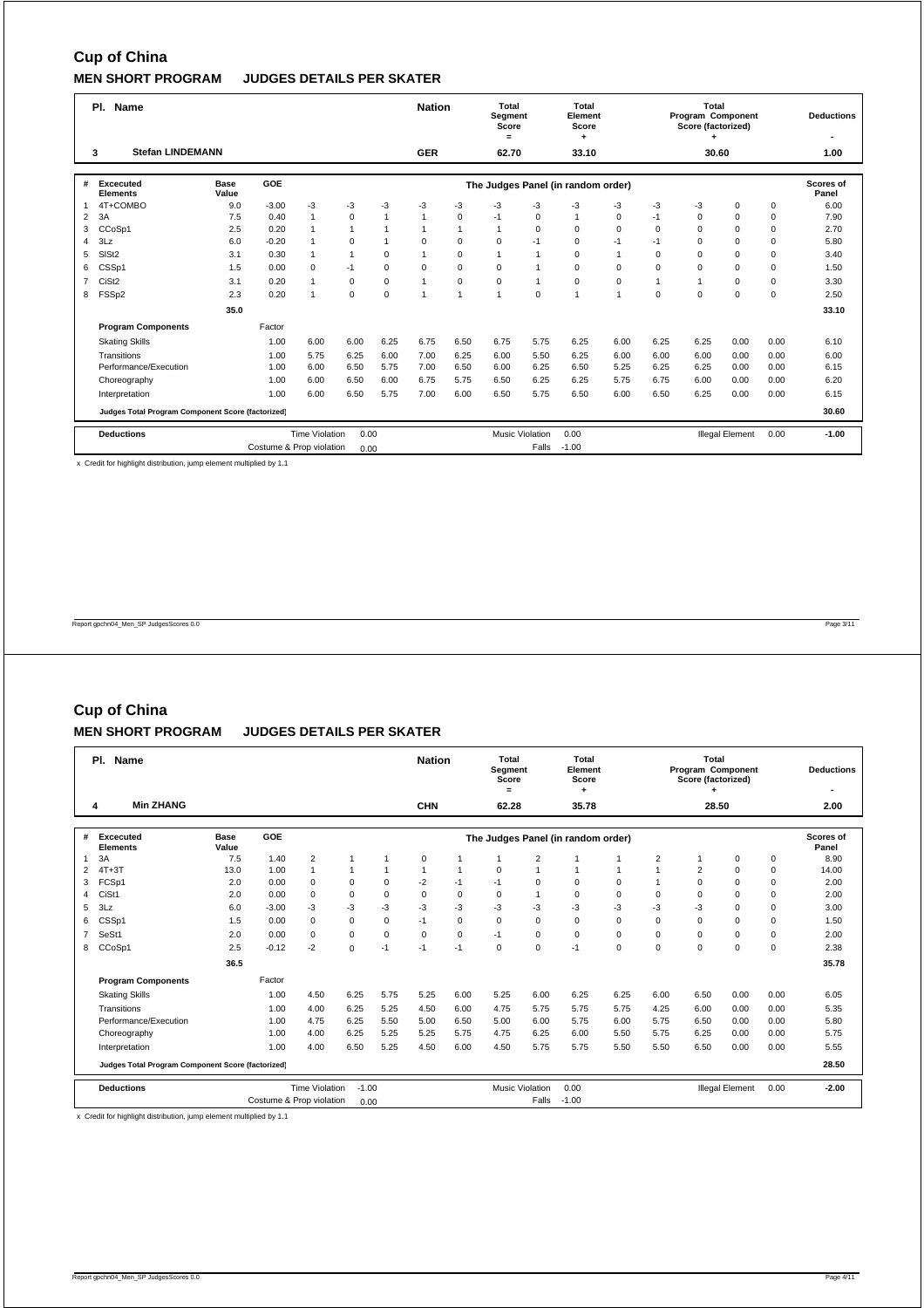|                | PI.<br><b>Name</b>                                |                      |                          |                       |                |                |             |             |              | Total<br>Segment<br>Score | Total<br>Element<br>Score          |             |             | <b>Total</b><br>Program Component<br>Score (factorized) |                        |      | <b>Deductions</b>  |
|----------------|---------------------------------------------------|----------------------|--------------------------|-----------------------|----------------|----------------|-------------|-------------|--------------|---------------------------|------------------------------------|-------------|-------------|---------------------------------------------------------|------------------------|------|--------------------|
|                | Lun SONG<br>5                                     |                      |                          |                       |                |                | <b>CHN</b>  |             | 60.88        |                           | 35.28                              |             |             | 25.60                                                   |                        |      | 0.00               |
|                |                                                   |                      |                          |                       |                |                |             |             |              |                           |                                    |             |             |                                                         |                        |      |                    |
| #              | Excecuted<br><b>Elements</b>                      | <b>Base</b><br>Value | GOE                      |                       |                |                |             |             |              |                           | The Judges Panel (in random order) |             |             |                                                         |                        |      | Scores of<br>Panel |
| $\mathbf{1}$   | $4T+2T$                                           | 10.3                 | 0.00                     | $\mathbf 0$           | $\mathbf 0$    | $\mathbf 0$    | $-1$        | $\mathbf 0$ | 0            | $\mathbf 0$               | $\mathbf 0$                        | $\mathbf 0$ | $-1$        | $-1$                                                    | 0                      | 0    | 10.30              |
| 2              | 3A                                                | 7.5                  | $-0.40$                  | $\mathbf{1}$          | $-1$           | $\mathbf 0$    | $\mathbf 0$ | 1           | 0            | $-1$                      | $\mathbf 0$                        | $-1$        | $\mathbf 0$ | $\Omega$                                                | $\Omega$               | 0    | 7.10               |
| 3              | FCSp1                                             | 2.0                  | 0.00                     | $\mathbf 0$           | $\mathbf 0$    | $\Omega$       | $-1$        | $\Omega$    | 0            |                           | $\Omega$                           | $\Omega$    | $-1$        | $\Omega$                                                | $\Omega$               | 0    | 2.00               |
| 4              | SeSt <sub>2</sub>                                 | 3.1                  | 0.10                     | $\Omega$              | $\Omega$       | $\overline{1}$ | $\Omega$    | $\Omega$    | $\mathbf{1}$ | $\mathbf 0$               | $\Omega$                           | $\Omega$    |             |                                                         | $\Omega$               | 0    | 3.20               |
| 5              | 3Lz                                               | 6.0                  | $-0.40$                  | $\mathbf{1}$          | $-1$           | $-1$           | $\Omega$    | $\Omega$    | $\Omega$     | $-2$                      | $\Omega$                           | $\Omega$    | $\Omega$    | $\Omega$                                                | $\Omega$               | 0    | 5.60               |
| 6              | CSSp1                                             | 1.5                  | $-0.12$                  | $\mathbf 0$           | $\mathbf 0$    | $-1$           | $\mathbf 0$ | $\mathbf 0$ | $\mathbf{1}$ | $-1$                      | $-1$                               | $\Omega$    | $\Omega$    | $\Omega$                                                | $\Omega$               | 0    | 1.38               |
| $\overline{7}$ | CiSt <sub>2</sub>                                 | 3.1                  | 0.00                     | $\mathbf 0$           | $\mathbf 0$    | $\mathbf 0$    | $\mathbf 0$ | $\mathbf 0$ | $\mathbf{1}$ | $\mathbf 0$               | $\mathbf 0$                        | $\mathbf 0$ | $\mathbf 0$ |                                                         | $\Omega$               | 0    | 3.10               |
| 8              | CCoSp1                                            | 2.5                  | 0.10                     | $\mathbf{1}$          | $\overline{1}$ | $-1$           | $\mathbf 0$ | $\mathbf 0$ | 1            | $\mathbf 0$               | $\mathbf 0$                        | $\mathbf 0$ | $\Omega$    | $\Omega$                                                | $\Omega$               | 0    | 2.60               |
|                |                                                   | 36.0                 |                          |                       |                |                |             |             |              |                           |                                    |             |             |                                                         |                        |      | 35.28              |
|                | <b>Program Components</b>                         |                      | Factor                   |                       |                |                |             |             |              |                           |                                    |             |             |                                                         |                        |      |                    |
|                | <b>Skating Skills</b>                             |                      | 1.00                     | 4.00                  | 5.75           | 5.00           | 7.00        | 5.00        | 6.50         | 5.00                      | 5.50                               | 5.25        | 6.00        | 6.50                                                    | 0.00                   | 0.00 | 5.30               |
|                | Transitions                                       |                      | 1.00                     | 4.50                  | 5.25           | 4.50           | 6.50        | 4.75        | 6.25         | 4.25                      | 5.25                               | 5.00        | 5.50        | 6.25                                                    | 0.00                   | 0.00 | 4.90               |
|                | Performance/Execution                             |                      | 1.00                     | 5.00                  | 5.25           | 5.00           | 6.75        | 5.25        | 5.75         | 5.50                      | 5.50                               | 5.25        | 6.00        | 6.50                                                    | 0.00                   | 0.00 | 5.30               |
|                | Choreography                                      |                      | 1.00                     | 4.00                  | 5.25           | 4.75           | 6.50        | 5.00        | 6.25         | 4.75                      | 5.50                               | 5.00        | 6.00        | 6.25                                                    | 0.00                   | 0.00 | 5.05               |
|                | Interpretation                                    |                      | 1.00                     | 4.00                  | 5.50           | 4.50           | 7.00        | 5.00        | 6.50         | 5.00                      | 5.25                               | 5.00        | 6.25        | 6.50                                                    | 0.00                   | 0.00 | 5.05               |
|                | Judges Total Program Component Score (factorized) |                      |                          |                       |                |                |             |             |              |                           |                                    |             |             |                                                         |                        |      | 25.60              |
|                | <b>Deductions</b>                                 |                      |                          | <b>Time Violation</b> | 0.00           |                |             |             |              | <b>Music Violation</b>    | 0.00                               |             |             |                                                         | <b>Illegal Element</b> | 0.00 | 0.00               |
|                |                                                   |                      | Costume & Prop violation |                       | 0.00           |                |             |             |              | Falls                     | 0.00                               |             |             |                                                         |                        |      |                    |

x Credit for highlight distribution, jump element multiplied by 1.1

Report gpchn04\_Men\_SP JudgesScores 0.0 Page 5/11

# **Cup of China**

### **MEN SHORT PROGRAM JUDGES DETAILS PER SKATER**

|                | PI.<br>Name                                       |                      |                          |                       |                |                |             |             |                | Total<br>Segment<br>Score | Total<br>Element<br>Score          |                |              | Total<br>Program Component<br>Score (factorized) |                        |             | <b>Deductions</b>         |
|----------------|---------------------------------------------------|----------------------|--------------------------|-----------------------|----------------|----------------|-------------|-------------|----------------|---------------------------|------------------------------------|----------------|--------------|--------------------------------------------------|------------------------|-------------|---------------------------|
|                | <b>Matthew SAVOIE</b><br>6                        |                      |                          |                       |                |                | <b>USA</b>  |             | $=$<br>59.44   |                           | 31.74                              |                |              | 28.70                                            |                        |             | 1.00                      |
| #              | <b>Excecuted</b><br><b>Elements</b>               | <b>Base</b><br>Value | GOE                      |                       |                |                |             |             |                |                           | The Judges Panel (in random order) |                |              |                                                  |                        |             | <b>Scores of</b><br>Panel |
| 1              | FCSp1                                             | 2.0                  | 0.50                     | $\mathbf{1}$          | 1              | 1              | $-1$        | 0           | $-1$           |                           | $\mathbf 0$                        | 1              | $\mathbf{1}$ |                                                  | 0                      | $\mathbf 0$ | 2.50                      |
| 2              | 3A                                                | 7.5                  | $-3.00$                  | $-3$                  | $-3$           | $-3$           | $-3$        | -3          | $-3$           | $-3$                      | $-3$                               | $-3$           | -3           | -3                                               | $\Omega$               | $\mathbf 0$ | 4.50                      |
| 3              | $3F+3T$                                           | 9.5                  | 0.00                     | $\Omega$              | $\Omega$       | $\Omega$       | $-1$        | $\mathbf 0$ | $-1$           | $\Omega$                  | $\Omega$                           | $\Omega$       | $-1$         | $\Omega$                                         | $\Omega$               | $\mathbf 0$ | 9.50                      |
| 4              | CiSt <sub>2</sub>                                 | 3.1                  | $-0.56$                  | $-1$                  | $-1$           | $-1$           | $\mathbf 0$ | $-1$        | $-1$           | $\Omega$                  | $\mathbf 0$                        | $-1$           | $-1$         | $-1$                                             | $\mathbf 0$            | $\mathbf 0$ | 2.54                      |
| 5              | CCSp1                                             | 1.5                  | 0.10                     | $-2$                  | 0              | $\mathbf{1}$   | $-1$        | $\mathbf 0$ | $-1$           |                           | $\Omega$                           | $\Omega$       | $\Omega$     | $\overline{1}$                                   | $\mathbf 0$            | $\mathbf 0$ | 1.60                      |
| 6              | 3Lz                                               | 6.0                  | $-0.20$                  | $\mathbf{1}$          | 0              | $\Omega$       | $-1$        | $\mathbf 0$ | $-2$           | $-1$                      | $\Omega$                           | $\Omega$       | $-2$         | $\Omega$                                         | $\Omega$               | $\mathbf 0$ | 5.80                      |
| $\overline{7}$ | SISt1                                             | 2.0                  | 0.30                     | $\Omega$              | 0              | $\overline{1}$ | $\Omega$    | $\mathbf 0$ | $\mathbf 0$    | $\overline{ }$            | 1                                  | $\Omega$       | $\mathbf{1}$ | $\Omega$                                         | $\Omega$               | $\mathbf 0$ | 2.30                      |
| 8              | CCoSp1                                            | 2.5                  | 0.50                     | 1                     | $\overline{2}$ | $\overline{1}$ | 0           | 1           | $\overline{1}$ |                           | 1                                  | $\overline{1}$ |              | 1                                                | $\mathbf 0$            | $\mathbf 0$ | 3.00                      |
|                |                                                   | 34.1                 |                          |                       |                |                |             |             |                |                           |                                    |                |              |                                                  |                        |             | 31.74                     |
|                | <b>Program Components</b>                         |                      | Factor                   |                       |                |                |             |             |                |                           |                                    |                |              |                                                  |                        |             |                           |
|                | <b>Skating Skills</b>                             |                      | 1.00                     | 5.50                  | 5.50           | 6.00           | 5.00        | 5.75        | 5.25           | 6.75                      | 5.75                               | 5.75           | 5.75         | 6.50                                             | 0.00                   | 0.00        | 5.75                      |
|                | Transitions                                       |                      | 1.00                     | 5.50                  | 5.25           | 6.25           | 5.50        | 5.50        | 5.50           | 6.50                      | 5.50                               | 5.75           | 5.75         | 6.00                                             | 0.00                   | 0.00        | 5.75                      |
|                | Performance/Execution                             |                      | 1.00                     | 5.50                  | 5.50           | 6.00           | 4.75        | 5.75        | 5.75           | 7.25                      | 5.75                               | 5.50           | 5.50         | 6.25                                             | 0.00                   | 0.00        | 5.65                      |
|                | Choreography                                      |                      | 1.00                     | 5.50                  | 5.50           | 6.25           | 5.50        | 5.50        | 5.50           | 6.75                      | 5.75                               | 5.75           | 5.75         | 6.50                                             | 0.00                   | 0.00        | 5.80                      |
|                | Interpretation                                    |                      | 1.00                     | 5.50                  | 5.50           | 6.25           | 5.50        | 5.75        | 5.50           | 7.25                      | 5.75                               | 5.75           | 5.50         | 6.75                                             | 0.00                   | 0.00        | 5.75                      |
|                | Judges Total Program Component Score (factorized) |                      |                          |                       |                |                |             |             |                |                           |                                    |                |              |                                                  |                        |             | 28.70                     |
|                | <b>Deductions</b>                                 |                      |                          | <b>Time Violation</b> | 0.00           |                |             |             |                | <b>Music Violation</b>    | 0.00                               |                |              |                                                  | <b>Illegal Element</b> | 0.00        | $-1.00$                   |
|                |                                                   |                      | Costume & Prop violation | 0.00                  |                |                |             | Falls       | $-1.00$        |                           |                                    |                |              |                                                  |                        |             |                           |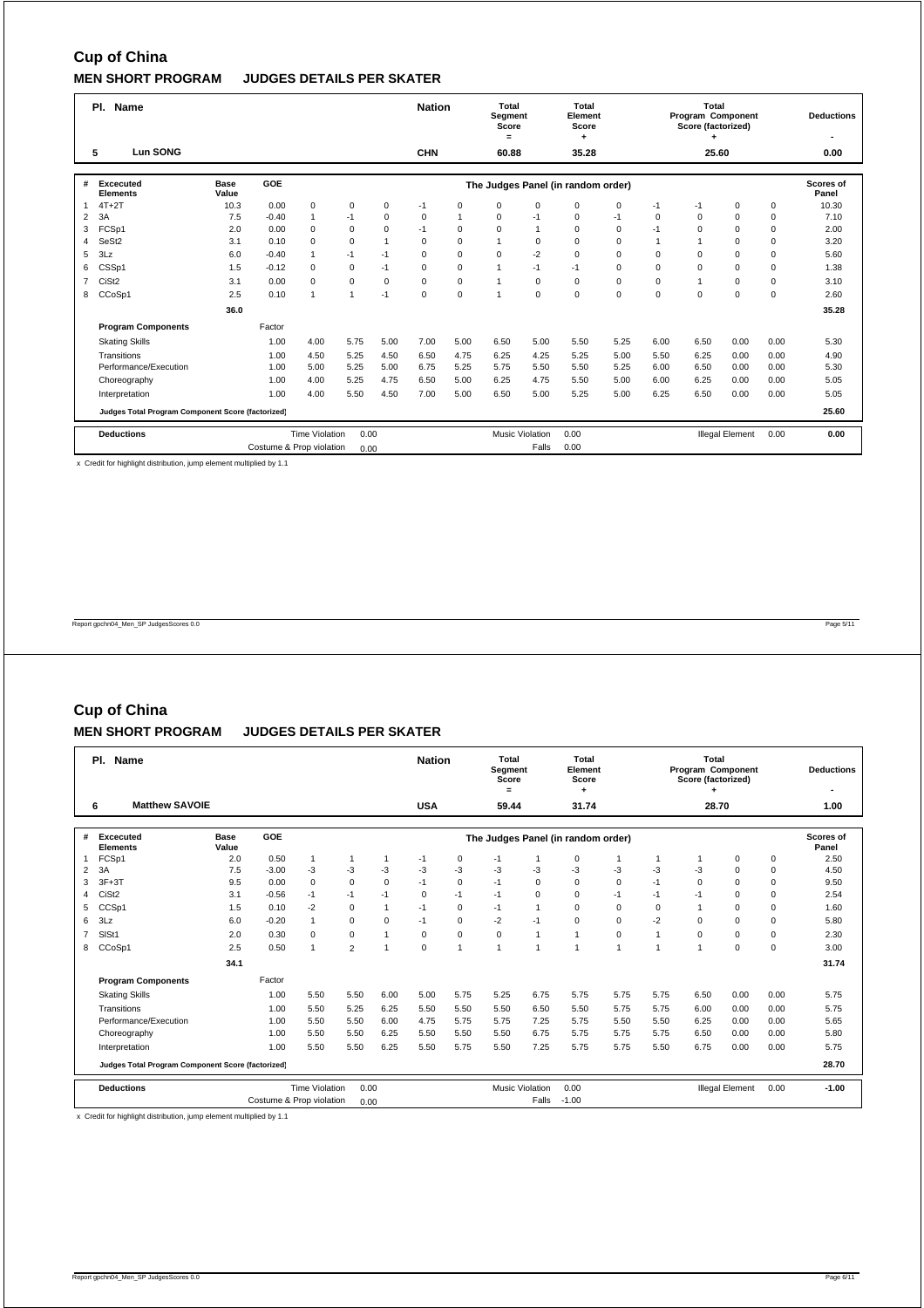|                | PI.<br>Name                                       |                      |                          |                       |              |                | <b>Nation</b> |             | Total<br>Segment<br>Score<br>$=$ |                        | Total<br>Element<br>Score<br>٠     |              |              | Total<br>Program Component<br>Score (factorized) |                        |      | <b>Deductions</b>  |
|----------------|---------------------------------------------------|----------------------|--------------------------|-----------------------|--------------|----------------|---------------|-------------|----------------------------------|------------------------|------------------------------------|--------------|--------------|--------------------------------------------------|------------------------|------|--------------------|
|                | <b>Ivan DINEV</b><br>$\overline{7}$               |                      |                          |                       |              |                | <b>BUL</b>    |             | 58.15                            |                        | 32.90                              |              |              | 26.25                                            |                        |      | 1.00               |
| #              | <b>Excecuted</b><br><b>Elements</b>               | <b>Base</b><br>Value | <b>GOE</b>               |                       |              |                |               |             |                                  |                        | The Judges Panel (in random order) |              |              |                                                  |                        |      | Scores of<br>Panel |
| $\mathbf{1}$   | $3Lz + 3T$                                        | 10.0                 | $-2.00$                  | $-2$                  | $-2$         | $-3$           | $-3$          | $-2$        | -3                               | $-2$                   | $-2$                               | $-2$         | $-2$         | $-3$                                             | $\Omega$               | 0    | 8.00               |
| $\overline{2}$ | 3A                                                | 7.5                  | $-1.00$                  | $-1$                  | $-1$         | $-1$           | $-1$          | $-1$        | $-1$                             | $-1$                   | $\mathbf 0$                        | $-1$         | $-1$         | $-1$                                             | $\Omega$               | 0    | 6.50               |
| 3              | FSSp1                                             | 2.0                  | 0.00                     | $\mathbf 0$           | $\mathbf 0$  | $\Omega$       | $-1$          | $\mathbf 0$ | 0                                | $\Omega$               | $\Omega$                           | $\Omega$     | $\Omega$     | $\Omega$                                         | $\Omega$               | 0    | 2.00               |
| 4              | CiSt <sub>2</sub>                                 | 3.1                  | 0.40                     | $\mathbf{1}$          | $\mathbf{1}$ | $\overline{1}$ | $\Omega$      | $\Omega$    | 0                                | $\Omega$               | $\overline{1}$                     | $\Omega$     |              |                                                  | $\Omega$               | 0    | 3.50               |
| 5              | 3F                                                | 5.5                  | 0.00                     | $\mathbf 0$           | $\mathbf 0$  | $-1$           | $-1$          | $\mathbf 0$ | $-1$                             | $\mathbf 0$            | $\Omega$                           | $\Omega$     | $\Omega$     | $\Omega$                                         | $\Omega$               | 0    | 5.50               |
| 6              | CSSp1                                             | 1.5                  | 0.20                     | $\mathbf{1}$          | $\mathbf 0$  | $\Omega$       | $\mathbf 0$   | $\mathbf 0$ | 0                                | $-1$                   | $\mathbf 0$                        | $\mathbf{1}$ |              | $\Omega$                                         | $\Omega$               | 0    | 1.70               |
| $\overline{7}$ | SIS <sub>t2</sub>                                 | 3.1                  | 0.10                     | $\mathbf 0$           | $\mathbf{1}$ | $\Omega$       | $\Omega$      | $\mathbf 0$ | 0                                | $\mathbf 0$            | $\mathbf 0$                        | $\mathbf 0$  | $\mathbf{1}$ | 1                                                | $\Omega$               | 0    | 3.20               |
| 8              | CCoSp1                                            | 2.5                  | 0.00                     | $\mathbf 0$           | $\Omega$     | $\Omega$       | $-1$          | $\mathbf 0$ | 1                                | $\Omega$               | $\mathbf 0$                        | $\mathbf 0$  | $\Omega$     | $\Omega$                                         | $\Omega$               | 0    | 2.50               |
|                |                                                   | 35.2                 |                          |                       |              |                |               |             |                                  |                        |                                    |              |              |                                                  |                        |      | 32.90              |
|                | <b>Program Components</b>                         |                      | Factor                   |                       |              |                |               |             |                                  |                        |                                    |              |              |                                                  |                        |      |                    |
|                | <b>Skating Skills</b>                             |                      | 1.00                     | 5.00                  | 5.25         | 5.50           | 4.75          | 6.00        | 6.00                             | 4.75                   | 5.50                               | 5.75         | 6.00         | 6.00                                             | 0.00                   | 0.00 | 5.40               |
|                | Transitions                                       |                      | 1.00                     | 4.50                  | 5.25         | 5.00           | 4.50          | 5.75        | 5.75                             | 4.75                   | 5.00                               | 5.75         | 5.50         | 6.00                                             | 0.00                   | 0.00 | 5.10               |
|                | Performance/Execution                             |                      | 1.00                     | 5.00                  | 5.25         | 5.00           | 5.00          | 6.00        | 6.25                             | 4.50                   | 5.25                               | 5.25         | 5.75         | 6.25                                             | 0.00                   | 0.00 | 5.15               |
|                | Choreography                                      |                      | 1.00                     | 5.00                  | 5.00         | 5.25           | 4.75          | 5.75        | 6.25                             | 5.50                   | 5.50                               | 5.50         | 6.00         | 6.00                                             | 0.00                   | 0.00 | 5.35               |
|                | Interpretation                                    |                      | 1.00                     | 5.00                  | 0.50         | 5.25           | 5.00          | 6.00        | 6.25                             | 5.00                   | 5.25                               | 5.75         | 6.00         | 6.50                                             | 0.00                   | 0.00 | 5.25               |
|                | Judges Total Program Component Score (factorized) |                      |                          |                       |              |                |               |             |                                  |                        |                                    |              |              |                                                  |                        |      | 26.25              |
|                | <b>Deductions</b>                                 |                      |                          | <b>Time Violation</b> | 0.00         |                |               |             |                                  | <b>Music Violation</b> | 0.00                               |              |              |                                                  | <b>Illegal Element</b> | 0.00 | $-1.00$            |
|                |                                                   |                      | Costume & Prop violation |                       | 0.00         |                |               |             |                                  | Falls                  | $-1.00$                            |              |              |                                                  |                        |      |                    |

x Credit for highlight distribution, jump element multiplied by 1.1

Report gpchn04\_Men\_SP JudgesScores 0.0 Page 7/11

# **Cup of China**

### **MEN SHORT PROGRAM JUDGES DETAILS PER SKATER**

|                | PI.<br>Name                                       |                      |                          |                       |              |                | <b>Nation</b> |             | Total<br>Segment<br>Score<br>$=$ |                        | Total<br>Element<br>Score          |              |                | Total<br>Program Component<br>Score (factorized) |                        |             | <b>Deductions</b>         |
|----------------|---------------------------------------------------|----------------------|--------------------------|-----------------------|--------------|----------------|---------------|-------------|----------------------------------|------------------------|------------------------------------|--------------|----------------|--------------------------------------------------|------------------------|-------------|---------------------------|
|                | <b>Scott SMITH</b><br>8                           |                      |                          |                       |              |                | <b>USA</b>    |             | 57.45                            |                        | 29.90                              |              |                | 27.55                                            |                        |             | 0.00                      |
| #              | <b>Excecuted</b><br><b>Elements</b>               | <b>Base</b><br>Value | GOE                      |                       |              |                |               |             |                                  |                        | The Judges Panel (in random order) |              |                |                                                  |                        |             | <b>Scores of</b><br>Panel |
| 1              | 3A                                                | 7.5                  | 0.40                     | $\mathbf{1}$          | $\mathbf 0$  | $\mathbf{1}$   | 0             | 0           | $-1$                             | $\mathbf 0$            | 0                                  | 1            | $\mathbf 0$    | $\mathbf 0$                                      | $\mathbf 0$            | $\mathbf 0$ | 7.90                      |
| 2              | 4S+COMBO                                          | 9.5                  | $-2.00$                  | $-2$                  | $-3$         | $-2$           | $-2$          | $-3$        | $-3$                             | $-2$                   | $-2$                               | $-2$         | $-2$           | $-2$                                             | $\Omega$               | $\mathbf 0$ | 7.50                      |
| 3              | CSSp1                                             | 1.5                  | 0.20                     | 1                     | $\Omega$     | $\Omega$       | $-1$          | $\mathbf 0$ | $\mathbf 0$                      |                        | $\Omega$                           | 1            | $\Omega$       | $\Omega$                                         | $\Omega$               | $\mathbf 0$ | 1.70                      |
| 4              | SISt1                                             | 2.0                  | 0.10                     | $\mathbf 0$           | $\mathbf 0$  | $\overline{1}$ | $\mathbf 0$   | $\mathbf 0$ | $\mathbf 0$                      |                        | $\mathbf 0$                        | $\mathbf 0$  | $\Omega$       | $\mathbf 0$                                      | $\mathbf 0$            | $\mathbf 0$ | 2.10                      |
| 5              | 3Lo                                               | 5.0                  | $-2.00$                  | $-2$                  | $-2$         | $-2$           | $-3$          | $-2$        | $-2$                             | $-2$                   | $-2$                               | $-2$         | $-2$           | $-2$                                             | $\Omega$               | $\mathbf 0$ | 3.00                      |
| 6              | FSS <sub>p2</sub>                                 | 2.3                  | 0.00                     | $\Omega$              | $\mathbf 0$  | $\Omega$       | $-1$          | $\mathbf 0$ | $\mathbf 0$                      | $\Omega$               | $\Omega$                           | $\Omega$     | $\Omega$       | $\Omega$                                         | $\Omega$               | $\mathbf 0$ | 2.30                      |
| $\overline{7}$ | CCoSp2                                            | 3.0                  | 0.30                     | $\Omega$              | $\mathbf{1}$ | $\Omega$       | $\Omega$      | $\mathbf 0$ | $\mathbf{1}$                     |                        | $\Omega$                           | $\mathbf{1}$ | $\overline{1}$ | $\Omega$                                         | $\Omega$               | $\mathbf 0$ | 3.30                      |
| 8              | CiSt1                                             | 2.0                  | 0.10                     | $\mathbf 0$           | $\mathbf 0$  | 1              | 0             | 0           | $\mathbf 0$                      |                        | $\mathbf 0$                        | $\mathbf 0$  | $\mathbf 0$    | $\mathbf 0$                                      | $\mathbf 0$            | $\mathbf 0$ | 2.10                      |
|                |                                                   | 32.8                 |                          |                       |              |                |               |             |                                  |                        |                                    |              |                |                                                  |                        |             | 29.90                     |
|                | <b>Program Components</b>                         |                      | Factor                   |                       |              |                |               |             |                                  |                        |                                    |              |                |                                                  |                        |             |                           |
|                | <b>Skating Skills</b>                             |                      | 1.00                     | 5.00                  | 5.00         | 6.25           | 4.25          | 5.75        | 5.00                             | 6.25                   | 5.75                               | 6.00         | 5.00           | 5.50                                             | 0.00                   | 0.00        | 5.60                      |
|                | Transitions                                       |                      | 1.00                     | 5.00                  | 5.00         | 6.00           | 4.25          | 5.50        | 5.00                             | 6.50                   | 5.50                               | 6.00         | 5.00           | 5.00                                             | 0.00                   | 0.00        | 5.50                      |
|                | Performance/Execution                             |                      | 1.00                     | 5.25                  | 5.00         | 6.00           | 4.75          | 5.75        | 5.25                             | 6.50                   | 5.25                               | 5.50         | 5.25           | 5.25                                             | 0.00                   | 0.00        | 5.45                      |
|                | Choreography                                      |                      | 1.00                     | 4.75                  | 5.00         | 6.25           | 4.50          | 5.50        | 5.00                             | 6.75                   | 5.50                               | 5.50         | 5.25           | 5.00                                             | 0.00                   | 0.00        | 5.50                      |
|                | Interpretation                                    |                      | 1.00                     | 4.75                  | 5.00         | 6.00           | 4.75          | 5.50        | 5.25                             | 6.25                   | 5.50                               | 5.75         | 5.25           | 5.50                                             | 0.00                   | 0.00        | 5.50                      |
|                | Judges Total Program Component Score (factorized) |                      |                          |                       |              |                |               |             |                                  |                        |                                    |              |                |                                                  |                        |             | 27.55                     |
|                | <b>Deductions</b>                                 |                      |                          | <b>Time Violation</b> | 0.00         |                |               |             |                                  | <b>Music Violation</b> | 0.00                               |              |                |                                                  | <b>Illegal Element</b> | 0.00        | 0.00                      |
|                |                                                   |                      | Costume & Prop violation |                       | 0.00         |                |               |             |                                  | Falls                  | 0.00                               |              |                |                                                  |                        |             |                           |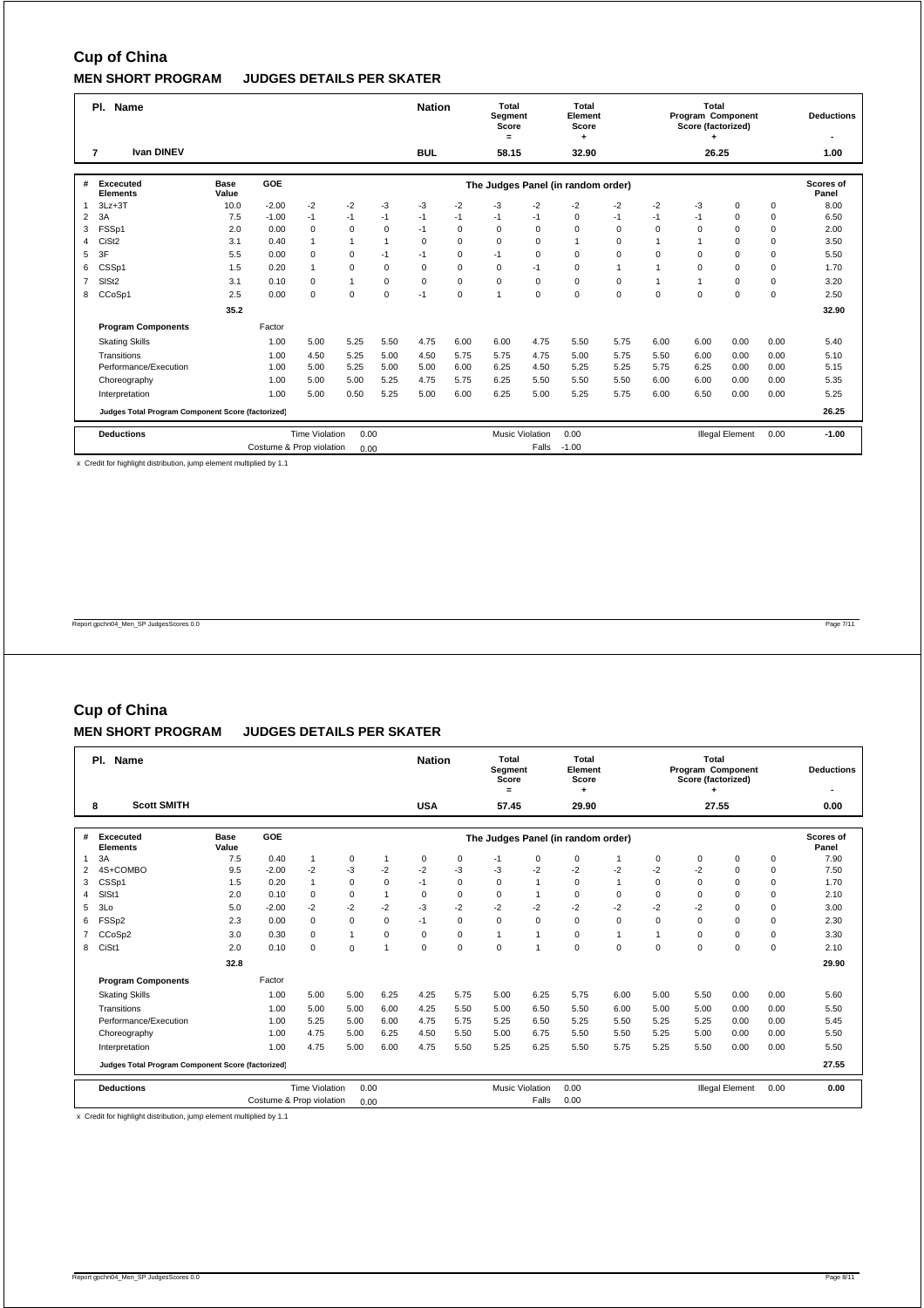|                | PI.<br>Name                                       |             |                          |                       |                |             | <b>Nation</b> |             | Total<br>Segment<br>Score<br>$=$ |                        | Total<br>Element<br>Score<br>٠     |             |                | Total<br>Program Component<br>Score (factorized) |                        |      | <b>Deductions</b> |
|----------------|---------------------------------------------------|-------------|--------------------------|-----------------------|----------------|-------------|---------------|-------------|----------------------------------|------------------------|------------------------------------|-------------|----------------|--------------------------------------------------|------------------------|------|-------------------|
|                | <b>Marc Andre CRAIG</b><br>9                      |             |                          |                       |                |             | CAN           |             | 56.69                            |                        | 32.24                              |             |                | 24.45                                            |                        |      | 0.00              |
| #              | Excecuted                                         | <b>Base</b> | GOE                      |                       |                |             |               |             |                                  |                        |                                    |             |                |                                                  |                        |      | Scores of         |
|                | <b>Elements</b>                                   | Value       |                          |                       |                |             |               |             |                                  |                        | The Judges Panel (in random order) |             |                |                                                  |                        |      | Panel             |
| 1              | 3A                                                | 7.5         | $-2.00$                  | $-2$                  | $-2$           | $-2$        | $-2$          | $-2$        | $-3$                             | $-2$                   | $-2$                               | $-2$        | $-2$           | $-2$                                             | $\Omega$               | 0    | 5.50              |
| $\overline{2}$ | $3F+3T$                                           | 9.5         | 0.00                     | $\mathbf 0$           | $\mathbf 0$    | $\mathbf 0$ | $-1$          | $\mathbf 0$ | $-1$                             | $\mathbf 0$            | $\mathbf 0$                        | $-1$        | $\Omega$       | $\mathbf 0$                                      | $\Omega$               | 0    | 9.50              |
| 3              | 3Lz                                               | 6.0         | $-0.80$                  | $-1$                  | $-1$           | $\Omega$    | $\mathbf 0$   | $\mathbf 0$ | $-1$                             | $-1$                   | $\mathbf 0$                        | $-1$        | $-1$           | $\Omega$                                         | $\Omega$               | 0    | 5.20              |
| 4              | CCoSp2                                            | 3.0         | 0.20                     | $\mathbf{1}$          | $\mathbf 0$    | $-1$        | $-1$          | $\mathbf 0$ | $\mathbf{1}$                     | 1                      | $\Omega$                           | $\mathbf 0$ |                | $\Omega$                                         | $\Omega$               | 0    | 3.20              |
| 5              | CSSp1                                             | 1.5         | 0.30                     | $\mathbf{1}$          | $\overline{1}$ | $\Omega$    | $\Omega$      | 1           | $\mathbf{1}$                     | 1                      | $\Omega$                           | $\mathbf 0$ | $\overline{1}$ |                                                  | $\Omega$               | 0    | 1.80              |
| 6              | CiSt <sub>2</sub>                                 | 3.1         | 0.00                     | $\mathbf 0$           | $\overline{1}$ | $\Omega$    | $\mathbf 0$   | $\mathbf 0$ | $\mathbf{1}$                     | $\mathbf 0$            | $\mathbf 0$                        | $\mathbf 0$ | $\mathbf 0$    | $\Omega$                                         | $\Omega$               | 0    | 3.10              |
| 7              | FSSp2                                             | 2.3         | $-0.30$                  | $-1$                  | $-1$           | $-1$        | $-1$          | $-1$        | $-1$                             | $-1$                   | $-1$                               | $\mathbf 0$ | $-1$           | $\Omega$                                         | $\Omega$               | 0    | 2.00              |
| 8              | SISt1                                             | 2.0         | $-0.06$                  | $\mathbf 0$           | $\mathbf 0$    | $-1$        | $\mathbf 0$   | $\mathbf 0$ | 0                                | $\mathbf 0$            | $\mathbf 0$                        | $-1$        | $\Omega$       | $\Omega$                                         | $\Omega$               | 0    | 1.94              |
|                |                                                   | 34.9        |                          |                       |                |             |               |             |                                  |                        |                                    |             |                |                                                  |                        |      | 32.24             |
|                | <b>Program Components</b>                         |             | Factor                   |                       |                |             |               |             |                                  |                        |                                    |             |                |                                                  |                        |      |                   |
|                | <b>Skating Skills</b>                             |             | 1.00                     | 3.75                  | 4.75           | 4.75        | 5.00          | 4.75        | 5.75                             | 5.50                   | 5.25                               | 4.75        | 5.75           | 5.75                                             | 0.00                   | 0.00 | 5.00              |
|                | Transitions                                       |             | 1.00                     | 4.00                  | 4.50           | 5.25        | 4.75          | 4.75        | 6.25                             | 5.00                   | 4.75                               | 4.75        | 5.50           | 5.50                                             | 0.00                   | 0.00 | 4.85              |
|                | Performance/Execution                             |             | 1.00                     | 4.00                  | 4.75           | 4.75        | 5.25          | 5.00        | 6.50                             | 5.25                   | 5.00                               | 4.50        | 5.00           | 5.75                                             | 0.00                   | 0.00 | 4.80              |
|                | Choreography                                      |             | 1.00                     | 4.00                  | 4.50           | 5.00        | 5.25          | 4.75        | 6.00                             | 6.00                   | 4.75                               | 4.75        | 6.00           | 5.25                                             | 0.00                   | 0.00 | 5.00              |
|                | Interpretation                                    |             | 1.00                     | 4.00                  | 4.50           | 5.00        | 5.00          | 5.00        | 6.50                             | 5.25                   | 4.75                               | 4.50        | 5.75           | 5.75                                             | 0.00                   | 0.00 | 4.80              |
|                | Judges Total Program Component Score (factorized) |             |                          |                       |                |             |               |             |                                  |                        |                                    |             |                |                                                  |                        |      | 24.45             |
|                | <b>Deductions</b>                                 |             |                          | <b>Time Violation</b> | 0.00           |             |               |             |                                  | <b>Music Violation</b> | 0.00                               |             |                |                                                  | <b>Illegal Element</b> | 0.00 | 0.00              |
|                |                                                   |             | Costume & Prop violation |                       | 0.00           |             |               |             |                                  | Falls                  | 0.00                               |             |                |                                                  |                        |      |                   |

x Credit for highlight distribution, jump element multiplied by 1.1

Report gpchn04\_Men\_SP JudgesScores 0.0 Page 9/11

# **Cup of China**

### **MEN SHORT PROGRAM JUDGES DETAILS PER SKATER**

|                | PI.<br>Name                                       |                      |                          |                       |              |                |              |                | Total<br>Segment<br>Score<br>$=$ |                        | Total<br>Element<br>Score          |             |             | Total<br>Program Component<br>Score (factorized) |                        |             | <b>Deductions</b>         |
|----------------|---------------------------------------------------|----------------------|--------------------------|-----------------------|--------------|----------------|--------------|----------------|----------------------------------|------------------------|------------------------------------|-------------|-------------|--------------------------------------------------|------------------------|-------------|---------------------------|
|                | <b>Silvio SMALUN</b><br>10                        |                      |                          |                       |              |                | <b>GER</b>   |                | 55.73                            |                        | 28.88                              |             |             | 26.85                                            |                        |             | 0.00                      |
| #              | <b>Excecuted</b><br><b>Elements</b>               | <b>Base</b><br>Value | GOE                      |                       |              |                |              |                |                                  |                        | The Judges Panel (in random order) |             |             |                                                  |                        |             | <b>Scores of</b><br>Panel |
| 1              | 2A                                                | 3.3                  | 0.00                     | $\mathbf 0$           | -3           | 0              | 0            | 0              | $-1$                             | $\Omega$               | $\Omega$                           | $\mathbf 0$ | 0           | $\mathbf 0$                                      | $\mathbf 0$            | 0           | 3.30                      |
| 2              | $3F+2T$                                           | 6.8                  | 0.60                     | $\mathbf{1}$          | $\mathbf{1}$ | $\Omega$       | $\Omega$     | $\overline{1}$ | $\mathbf 0$                      |                        | 1                                  | $\Omega$    | $\Omega$    | $\Omega$                                         | 0                      | $\mathbf 0$ | 7.40                      |
| 3              | FSS <sub>p2</sub>                                 | 2.3                  | 0.40                     | $\blacktriangleleft$  | $\mathbf 0$  | 1              | $\mathbf{1}$ | $\mathbf 0$    | $\overline{1}$                   |                        |                                    | $\Omega$    |             | $\Omega$                                         | $\Omega$               | $\mathbf 0$ | 2.70                      |
| 4              | CiSt <sub>2</sub>                                 | 3.1                  | 0.10                     | $\mathbf{1}$          | $\mathbf 0$  | $\mathbf 0$    | 1            | $\mathbf 0$    | $\overline{1}$                   |                        | $\mathbf 0$                        | $\mathbf 0$ | $\mathbf 0$ | $\mathbf 0$                                      | $\mathbf 0$            | $\mathbf 0$ | 3.20                      |
| 5              | 3Lz                                               | 6.0                  | $-1.80$                  | $-1$                  | $-3$         | $-2$           | $-1$         | $-1$           | $-2$                             | $-2$                   | $-1$                               | $-2$        | $-2$        | $-2$                                             | $\Omega$               | $\mathbf 0$ | 4.20                      |
| 6              | SIS <sub>t2</sub>                                 | 3.1                  | 0.00                     | $\Omega$              | $\mathbf 0$  | $\overline{1}$ | $\Omega$     | $\mathbf 0$    | $\mathbf 0$                      | $\Omega$               | $\Omega$                           | $\Omega$    | $-1$        | $\Omega$                                         | $\Omega$               | $\mathbf 0$ | 3.10                      |
| $\overline{7}$ | CCoSp2                                            | 3.0                  | $-0.12$                  | $\Omega$              | $-1$         | $\Omega$       | $-1$         | $\mathbf 0$    | $\mathbf 0$                      | $-1$                   | $\Omega$                           | $\Omega$    | $-1$        | $\mathbf 0$                                      | $\Omega$               | $\mathbf 0$ | 2.88                      |
| 8              | CCS <sub>p2</sub>                                 | 2.0                  | 0.10                     | 1                     | $\mathbf 0$  | $\mathbf 0$    | $-1$         | 0              | $\overline{1}$                   |                        | $\Omega$                           | $\mathbf 0$ | $\mathbf 0$ | $\overline{1}$                                   | $\mathbf 0$            | $\mathbf 0$ | 2.10                      |
|                |                                                   | 29.6                 |                          |                       |              |                |              |                |                                  |                        |                                    |             |             |                                                  |                        |             | 28.88                     |
|                | <b>Program Components</b>                         |                      | Factor                   |                       |              |                |              |                |                                  |                        |                                    |             |             |                                                  |                        |             |                           |
|                | <b>Skating Skills</b>                             |                      | 1.00                     | 5.25                  | 5.25         | 5.75           | 5.50         | 5.00           | 5.25                             | 4.75                   | 5.00                               | 5.25        | 5.00        | 5.25                                             | 0.00                   | 0.00        | 5.15                      |
|                | Transitions                                       |                      | 1.00                     | 5.25                  | 5.25         | 5.50           | 5.25         | 4.75           | 5.75                             | 5.25                   | 5.00                               | 5.50        | 5.00        | 5.00                                             | 0.00                   | 0.00        | 5.25                      |
|                | Performance/Execution                             |                      | 1.00                     | 5.50                  | 5.25         | 5.75           | 5.50         | 5.25           | 5.50                             | 5.50                   | 5.25                               | 5.25        | 5.00        | 5.25                                             | 0.00                   | 0.00        | 5.35                      |
|                | Choreography                                      |                      | 1.00                     | 6.00                  | 5.50         | 5.75           | 5.50         | 5.00           | 5.75                             | 6.00                   | 5.25                               | 5.25        | 5.50        | 5.50                                             | 0.00                   | 0.00        | 5.60                      |
|                | Interpretation                                    |                      | 1.00                     | 6.00                  | 5.50         | 5.50           | 5.75         | 5.00           | 5.50                             | 5.75                   | 5.00                               | 5.50        | 5.25        | 5.50                                             | 0.00                   | 0.00        | 5.50                      |
|                | Judges Total Program Component Score (factorized) |                      |                          |                       |              |                |              |                |                                  |                        |                                    |             |             |                                                  |                        |             | 26.85                     |
|                | <b>Deductions</b>                                 |                      |                          | <b>Time Violation</b> | 0.00         |                |              |                |                                  | <b>Music Violation</b> | 0.00                               |             |             |                                                  | <b>Illegal Element</b> | 0.00        | 0.00                      |
|                |                                                   |                      | Costume & Prop violation |                       | 0.00         |                |              |                |                                  | Falls                  | 0.00                               |             |             |                                                  |                        |             |                           |